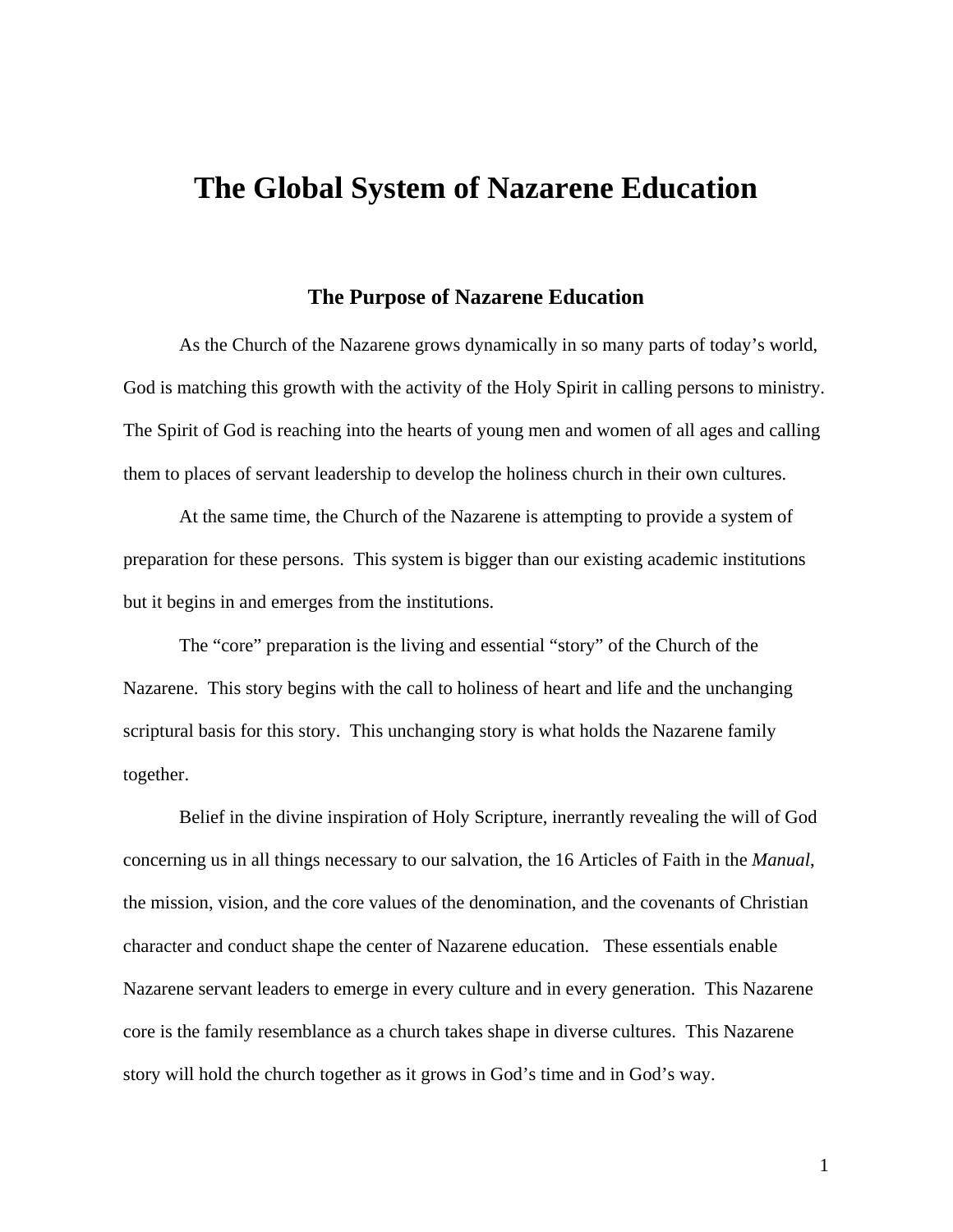#### **The System of Nazarene Education**

The Church of the Nazarene is blessed with a worldwide system of education. The denomination supports 54 schools at various academic levels. Many of these institutions serve as hubs from which extension programs of ministerial education are offered through multiple systems of delivery.

The education providers are classified into six categories. You will find the placement of the 54 IBOE schools in the appendix section of this paper.

**Graduate Seminaries and Theological Colleges.** These schools offer accredited master's and/or doctoral programs with an emphasis in theological studies and ministerial preparation.

**Liberal Arts Universities and Colleges with Graduate Programs.** These schools offer accredited four-year undergraduate programs with a commitment of general education including one or more graduate programs.

**Undergraduate Liberal Arts Colleges.** These schools offer four-year undergraduate programs with a commitment to general education.

**Undergraduate Seminaries and Theological Colleges.** These schools offer campusbased and/or distance programs at certificate, diploma and/or baccalaureate levels focused on theological studies and ministerial preparation.

**Certificate and Diploma Bible College.** These schools offer campus-based and/or distance programs at certificate and/or diploma levels focused on theological studies and ministerial preparation.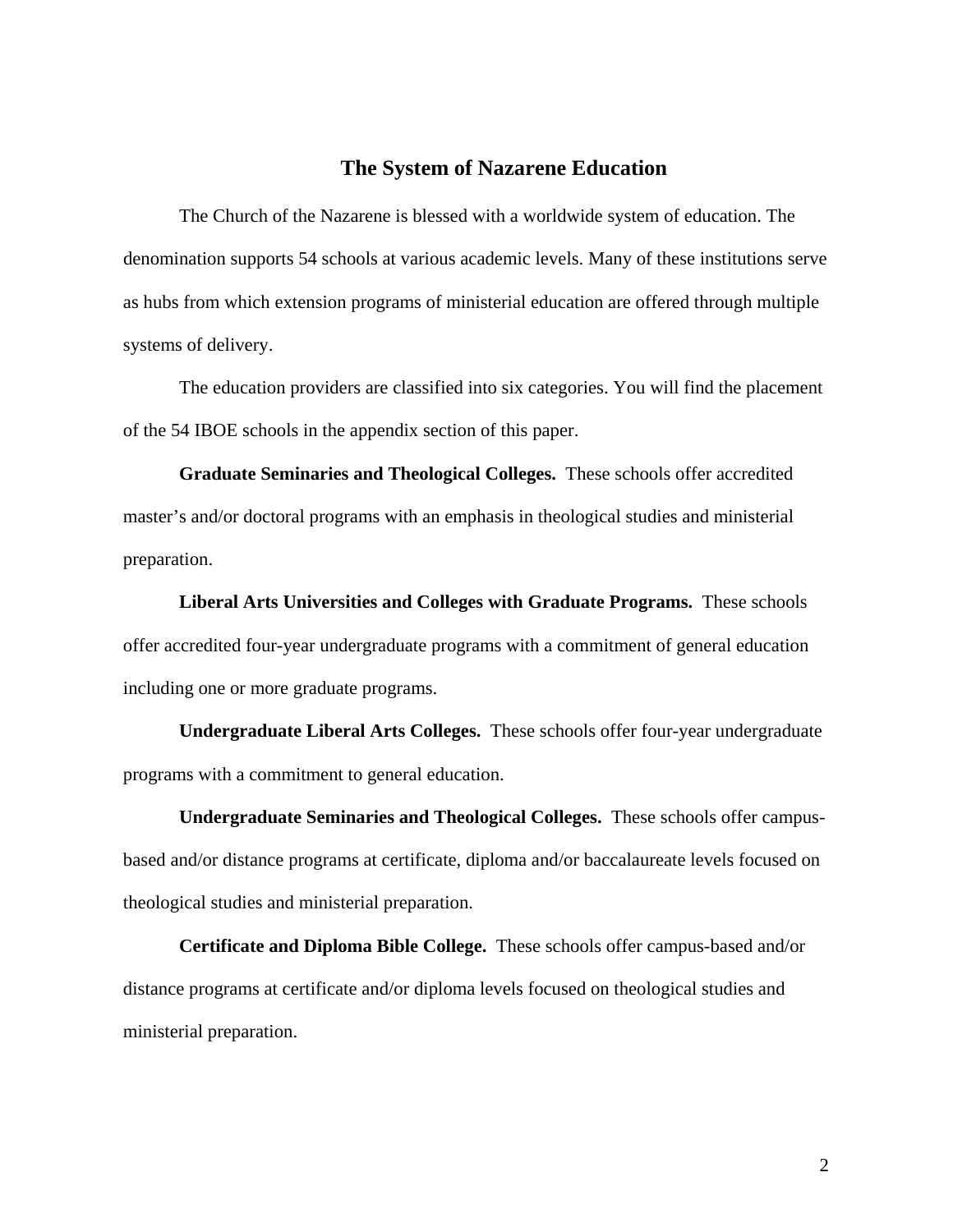**Specialized Training Schools.** These schools offer undergraduate general education programs in specialized professional studies.

# **The International Board of Education**

The resources of all these schools, including the American colleges and universities, are linked together in a great network of support and collaboration under the International Board of Education (IBOE). The IBOE is led by a 14-member Board representing Nazarene education institutions globally. The IBOE Board meets annually. Members of the Board include the Clergy Development director, World Mission director, the education commissioner and the education representatives to the General Board. The regional education coordinators from the Africa, Asia-Pacific, Caribbean, Eurasia, Mexico and Central America, South America, and Canada Regions meet with the IBOE and serve as resource to the Board.

The International Board of Education (IBOE) functions as the global church advocate for education institutions in the Church of the Nazarene worldwide. The administrator of the Board is the education commissioner.

The IBOE is a dynamic worldwide consortium of Nazarene universities, colleges, and seminaries to facilitate the mission of the Church of the Nazarene in making Christlike disciples and developing leaders for local witness and global impact.

This mission is accomplished by the IBOE:

 **serving** as a catalyst for networking, collaboration, and resourcing the IBOE schools globally for excellence in all educational disciplines and practice, especially in regard to ministerial education;

3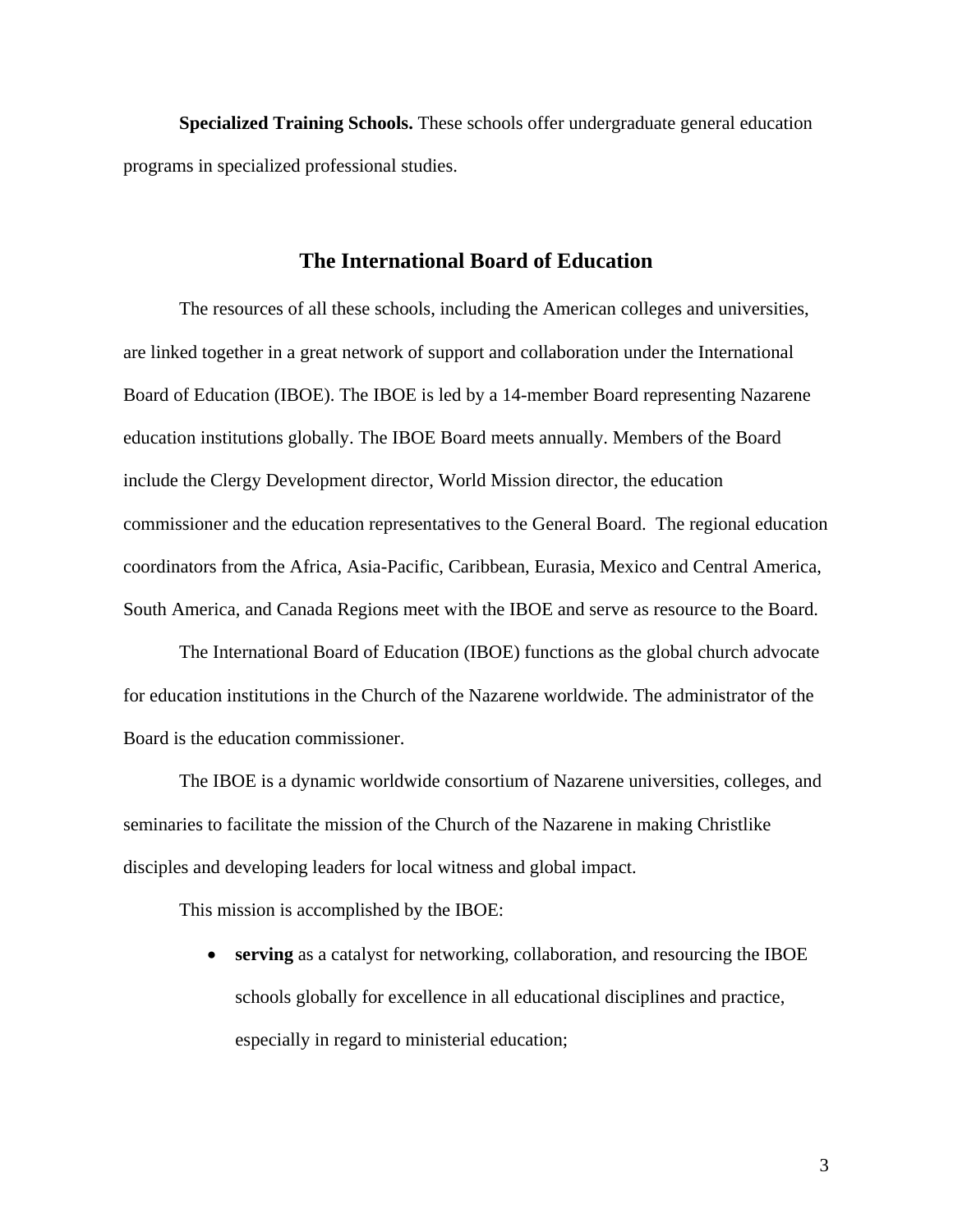- **providing** connectivity between school needs for personnel and the diverse educational resources of the denomination within and between regions;
- **strengthening** the schools through quality and missional reviews and developing stronger and more effective governing boards for the institutions;
- **envisioning** the future of higher education in the denomination; and
- **assuring** theological and doctrinal coherency throughout the system of Nazarene education.

In addition, the IBOE functions as a consulting and linking agency of ministerial education to fulfill each institutional vision and mission, especially as they relate to clergy preparation. Global theological conferences are coordinated by the International Board of Education and the IBOE facilitates, as requested, regional theological conferences. The Board also serves as facilitator for conversations between universities, colleges and seminaries

# **The Resource Institute for International Education**

The International Board of Education can assign projects to and receive recommendations from the Resource Institute for International Education (RIIE). The RIIE is a Global Ministry Center "think tank" and collaborative clearinghouse for efficient solutions to education needs. The group meets throughout the year between annual meetings of the International Board of Education.

The RIIE is chaired by the education commissioner and consists of the World Mission director, Clergy Development director, Nazarene Theological Seminary president, USA/Canada Mission/Evangelism director, RIIE coordinator, and two Global Ministry Center members appointed by the education commissioner in consultation with the other members.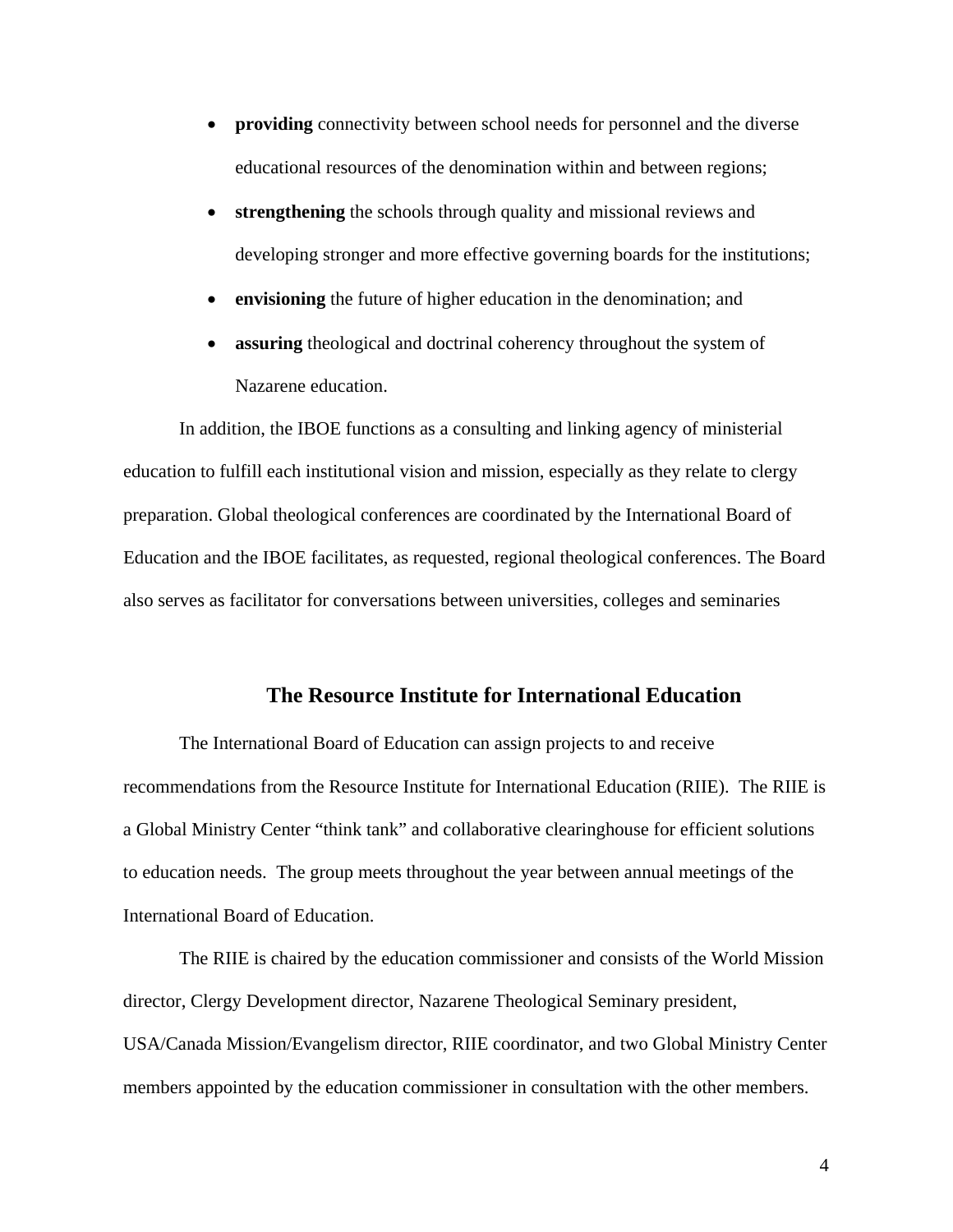The Resource Institute for International Education, as the "nuts and bolts" vehicle for the International Board of Education,

- creates ad hoc committees, as necessary, to follow through on global education initiatives;
- recommends program development and implementation plans;
- serves as a Global Ministry Center cooperative venture, where individual agencies share resources as needed, appropriate, and by agreement; and
- facilitates Global Ministry Center conversations, including discussions with the regional education coordinators, regarding education and mission while recognizing the unique mission, mandate, and resources of each Global Ministry Center department and/or region.

#### **The Academy for International Education**

For instance, the Academy for International Education (AIE) is a key project of the Resource Institute for International Education and approved by the International Board of Education. The AIE, in collaboration with IBOE school leaders, is being created to provide the structure, utilize the available technology, and coordinate the resources to network and facilitate the work of ministerial education in all IBOE schools.

# **Regional Education Coordinators**

Regional education coordinators (RECs) serve as key strategic links between the Global Ministry Center, including the World Mission Department and the International Board of Education, and the IBOE schools within the regions served by the regional education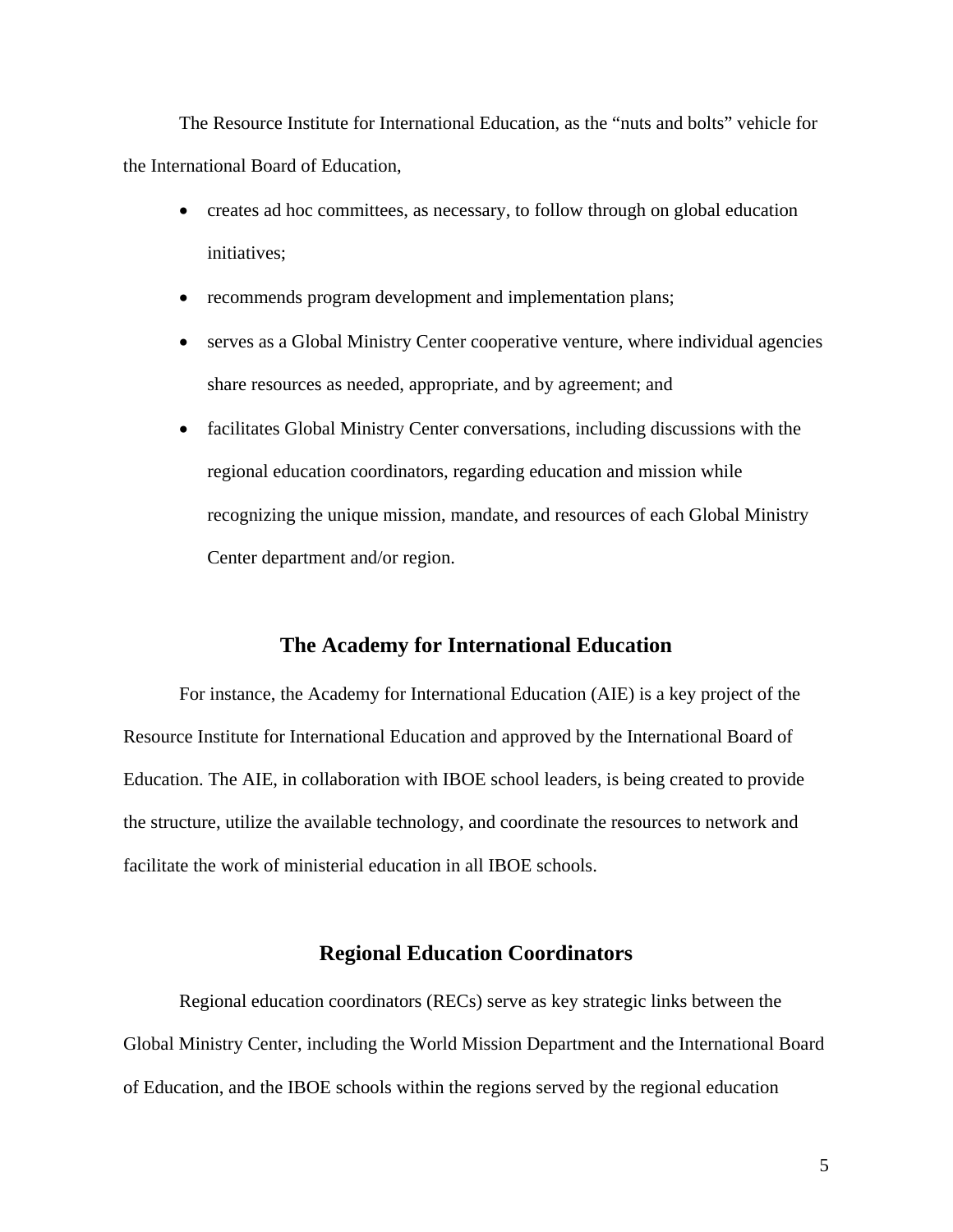coordinators. In each of the six regions serving the World Mission Department (Africa, Asia-Pacific, Caribbean, Eurasia, Mexico and Central America, and South America), RECs serve under World Mission appointment, report directly to the regional director for the region he/she serves, and may have other regional responsibilities.

The RECs work closely with the International Board of Education in ways already referenced. They attend the annual IBOE meetings, participate with the IBOE in the International Course of Study Committee (ICOSAC), and facilitate institutional mission and quality reviews. They are the chief advocates for education on the regions they serve.

Canada has a regional education coordinator. The ten USA universities, colleges, and seminary relate to the IBOE through the USA/Canada Council of Education, who elects a chair person to lead the Council.

#### **Regional Education Councils**

IBOE schools are joined together on their regions they serve through regional education councils. The councils serve the education providers on their regions through networking, collaboration, policy formulation, curriculum and literature development, conference coordination, communication, and providing opportunities for mutual support.

The regional education coordinators usually lead the regional education councils; however, each council is developed and structured based on missional priorities and critical issues of institutions on the region and the strategic plans of the regional director.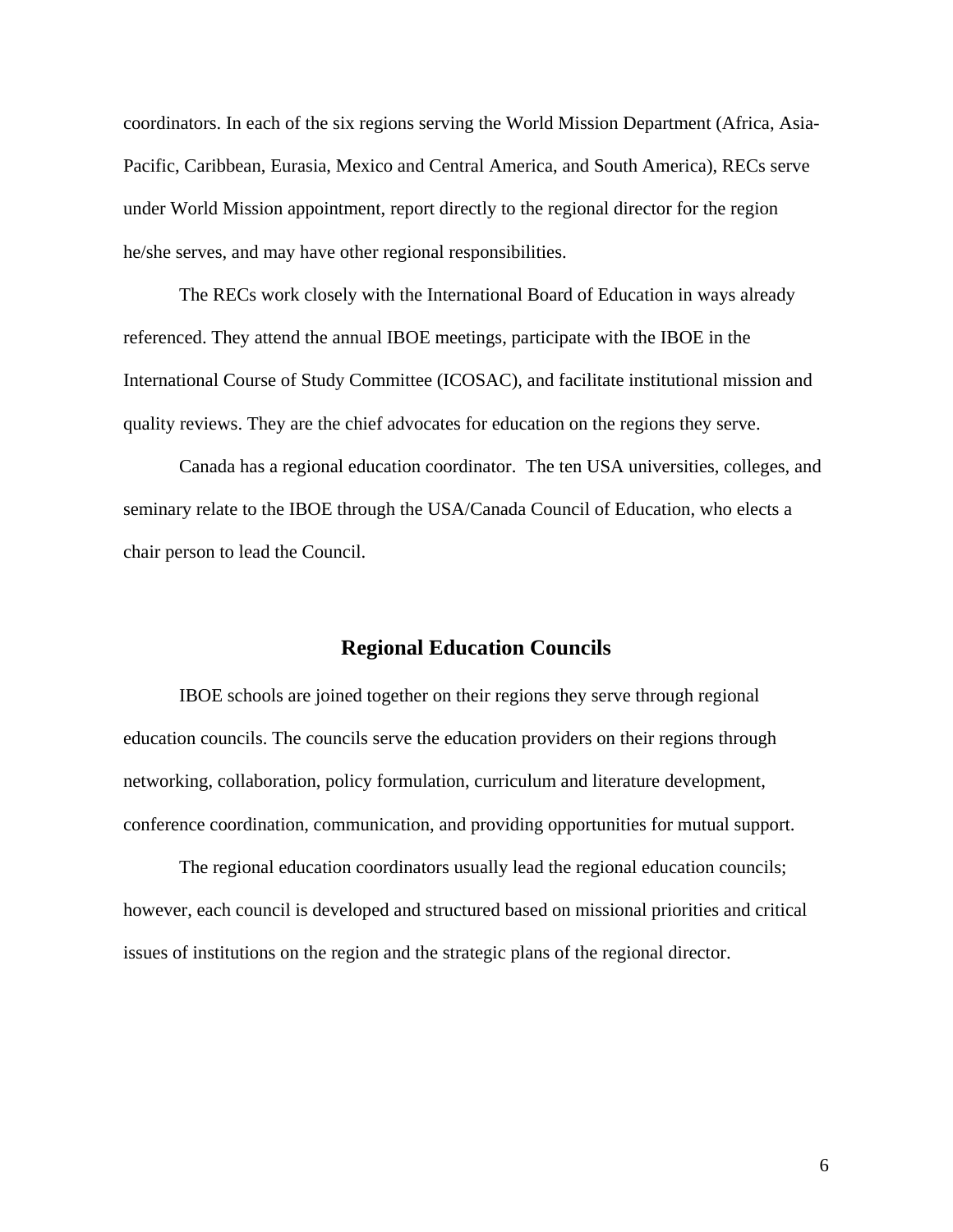#### **International Course of Study Advisory Committee (ICOSAC)**

The International Course of Study Advisory Committee (ICOSAC) comprises two representatives from each world region, including the regional education coordinators from each region. The ICOSAC is responsible for approving all ministerial curriculum submitted through each regional Course of Study Advisory Committee (COSAC). Unless ICOSAC approves a particular ministerial course of study from an educational provider, that course of study will not be a validated pathway for students preparing for ministry in the Church of the Nazarene.

The committee is chaired by the Clergy Development director. The education commissioner is an ex officio member of ICOSAC as the Clergy Development director is an ex officio member of the International Board of Education.

The concept of "the schools educate and the church ordains" is affirmed through the dynamic relationship between the International Board of Education and the International Course of Study Advisory Committee.

## **Consortia of Nazarene Schools**

The International Board of Education seeks to facilitate several consortia of institutions and agencies to further envision the future of Nazarene education. These clusters of schools can more efficiently and effectively coordinate the diverse educational resources of the denomination in response to the Gospel of Jesus Christ. In addition to the Academy for International Education, two collaborative initiatives to be launched in 2009 are the Consortium of Undergraduate Bible/Theological Colleges and the Luce Foundation funded, Nazarene Theological Seminary facilitated, Consortium of Nazarene Graduate Seminaries and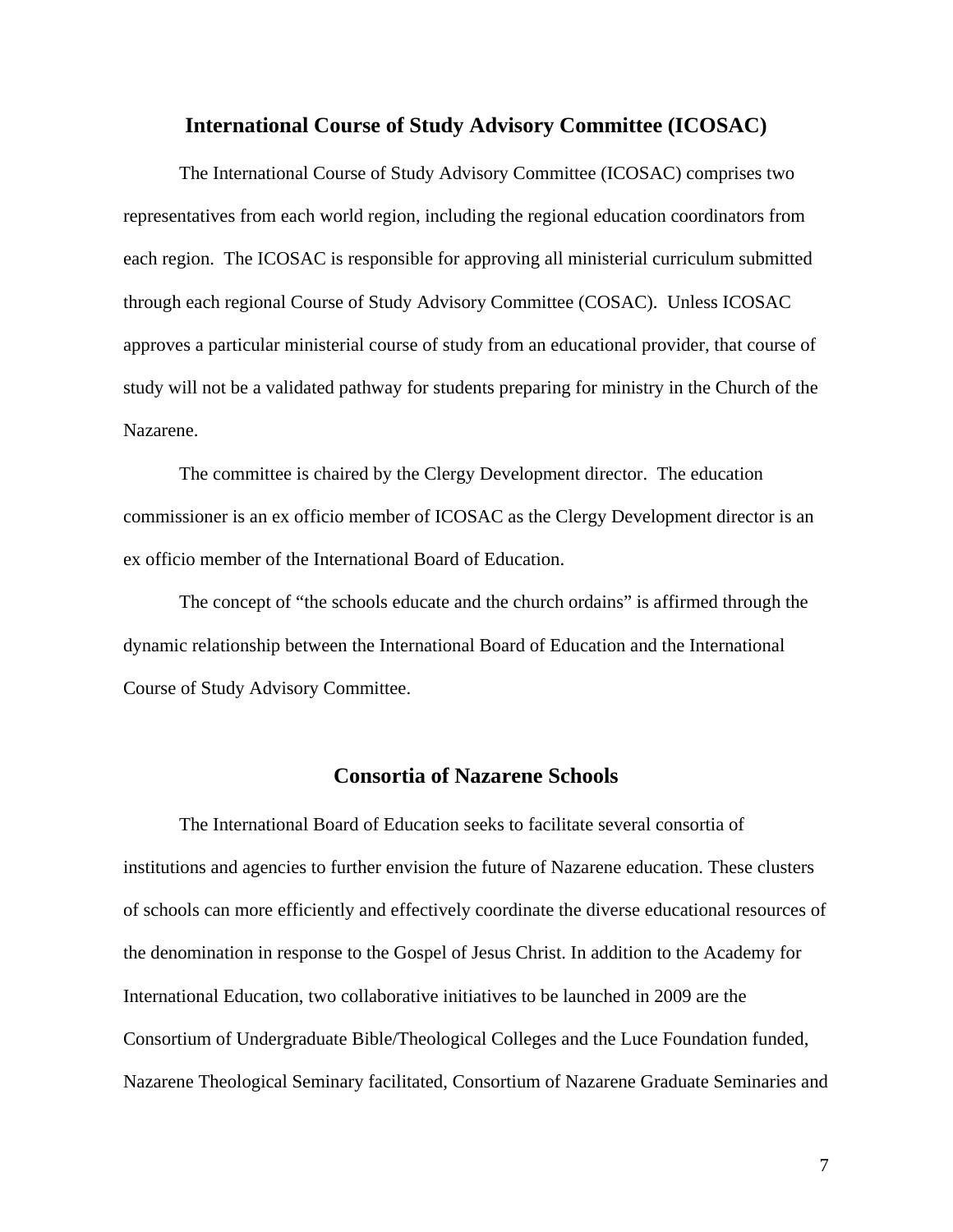Theological Colleges. In addition, a conversation with leaders of universities, colleges, and seminaries of the Church of the Nazarene globally is planned to pursue ways and means to mutually resource each other in appropriate and meaningful ways.

Collaborative initiatives are especially needed in countries where the church is being blessed with rapid growth and the need of holiness ministerial preparation, pastoral leadership development, discipleship training, and missionary education are crucial in developing Christlike leaders in the nations.

# **The International Board of Education and Member Institutions**

The International Board of Education (IBOE) and the above mentioned entities in no way replaces what is currently being done at individual Nazarene institutions. Each of the 54 IBOE schools within the system, uniquely and strategically led by elected leaders and appropriate governing boards, serves as a catalyst for consistent and coherent holiness ministerial preparation true to our heritage and worthy of the education mission of the denomination.

The International Board of Education embraces the goal of Dr. Phineas F. Bresee, General Superintendent of the Church of the Nazarene, 1908-1915, who affirmed for the Nazarene university he founded:

"The Word of God is taught through this institution… We believe in all branches of knowledge. God helping us, we propose to teach men and women that they may be at their best advantage for God."

This overarching goal is critically important to ministerial preparation in the Church of the Nazarene. We seek no less than the very best level of education possible around the world consistent with the *Manual* expectations for clergy preparation.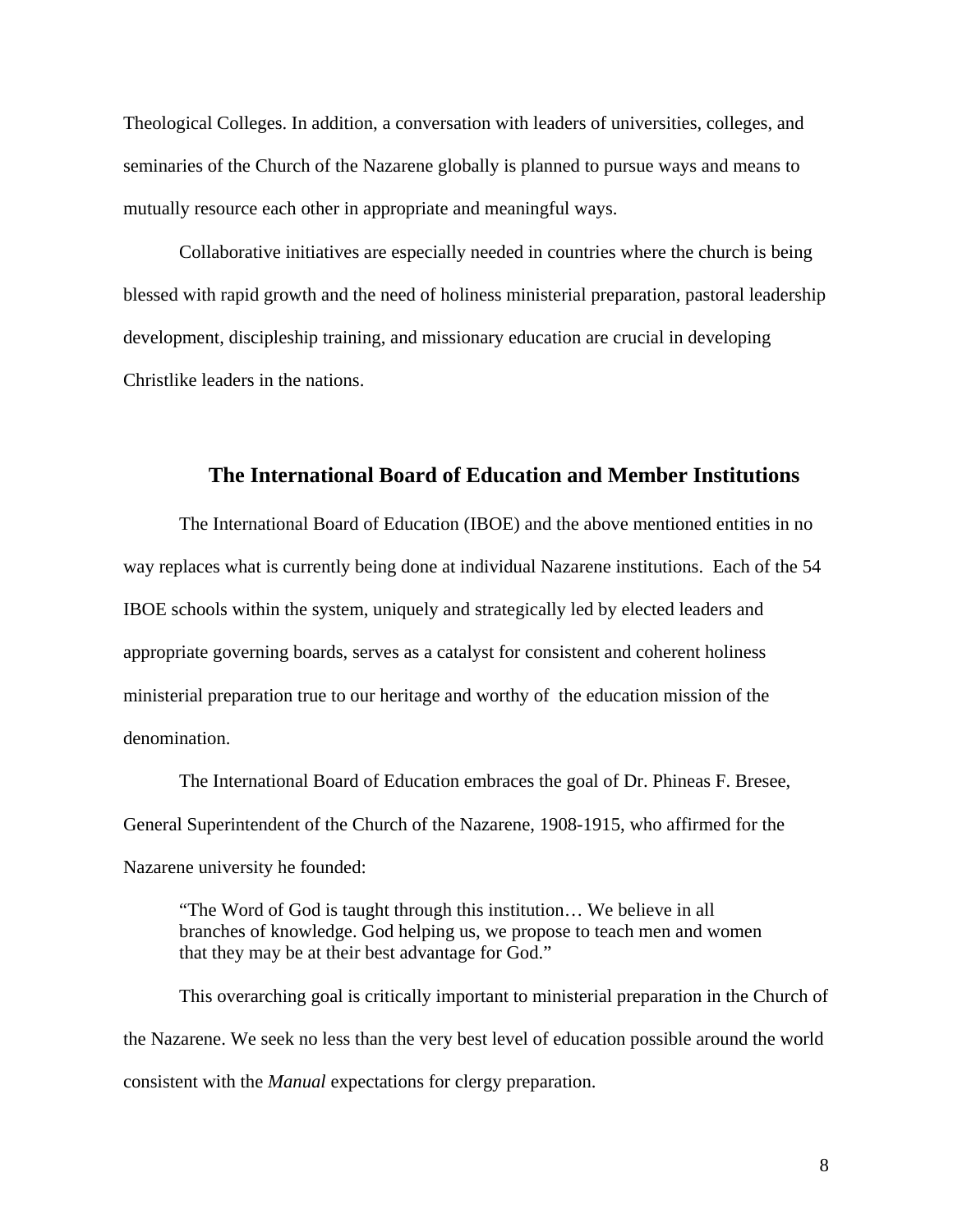The Church of the Nazarene colleges, universities and seminaries embrace Charles Wesley's plea to "unite the pair so long disjoined, knowledge and vital piety."

The late Dr. John A. Knight, who faithfully served the Church of the Nazarene as pastor, teacher, writer, editor of the *Herald of Holiness*, college president and finally as General Superintendent, often stated, "Holiness, missions, and education are the hallmarks of who we are." He was passionate in his conviction that "education and evangelism walk hand in hand. Without evangelism, education can become rationalistic and sterile. Put them together, and they are a powerful force for changing people and society."

# **Conclusion**

For these strategic reasons, a stronger, more intentional and cohesive global system of Nazarene education is emerging as a network of Nazarene institutions worldwide under the umbrella of the International Board of Education. These education institutions are committed to the mission, Articles of Faith, core values, and the covenants of Christian character and conduct affirmations of the denomination AND to each other!

The International Board of Education seeks the very best possible in shaping the emerging servant leaders. Collaboratively and collectively, the Board wants to insure that well trained, highly qualified, culturally sensitive, spiritually mature, and spirit-filled Christians depart from our schools to serve our churches nurtured in the best of the Wesleyan-holiness theological tradition.

For this to happen we really do need to affirm and strengthen the global system of Nazarene education institutions committed to and collaborating with each other if, indeed, we nurture and develop Christlike leaders in the nations. To this vision, the International Board of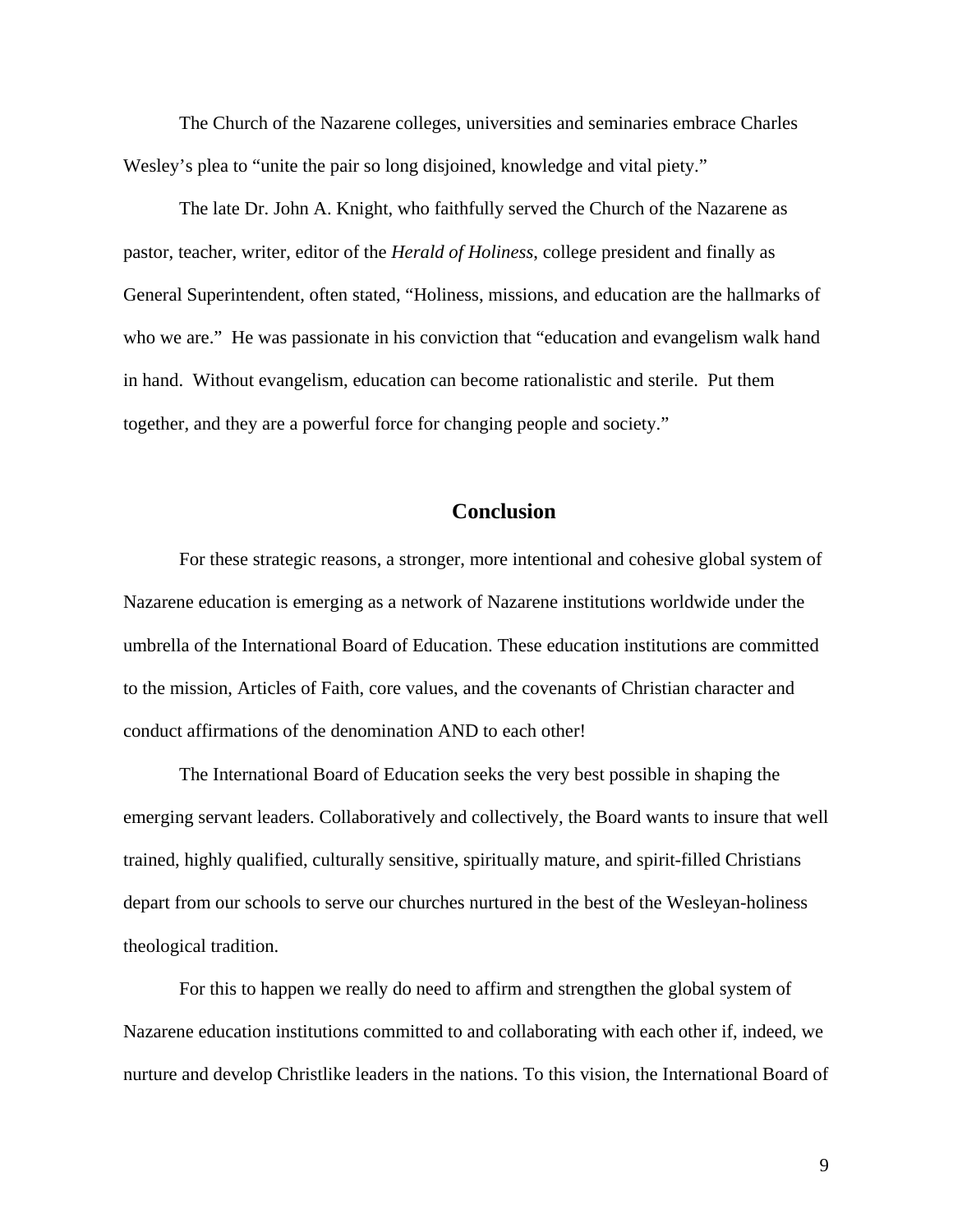Education will commit its time, resources, and energy. We can do no less for such a noble purpose.

## **Appendix**

**Graduate Seminaries and Theological Colleges.** These schools offer accredited master's and/or doctoral programs with an emphasis in theological studies and ministerial preparation.

Asia-Pacific Nazarene Theological Seminary, Manila, Philippines Nazarene Theological Seminary, Kansas City, Missouri, USA Nazarene Theological College, Manchester, England Nazarene Theological College, Queensland, Australia Seminario Nazareno de las Américas, San José, Costa Rica

**Liberal Arts Universities and Colleges with Graduate Programs.** These schools offer accredited four-year undergraduate programs with a commitment of general education including one or more graduate programs.

Africa Nazarene University, Nairobi, Kenya Caribbean Nazarene College, Santa Cruz, Trinidad Eastern Nazarene College, Quincy, Massachussetts, USA Korea Nazarene University, Seoul, Korea MidAmerica Nazarene University, Olathe, Kansas, USA Mount Vernon Nazarene University, Mount Vernon, Ohio, USA Northwest Nazarene University, Nampa, Idaho, USA Olivet Nazarene University, Bourbonnais, Illinois, USA Point Loma Nazarene University, San Diego, California, USA Southern Nazarene University, Bethany, Oklahoma, USA Trevecca Nazarene University, Nashville, Tennessee, USA

**Undergraduate Liberal Arts Colleges.** These schools offer four-year undergraduate programs with a commitment to general education.

Ambrose University College, Alberta, Canada Brazil Nazarene College, Campinas, Brazil

**Undergraduate Seminaries and Theological Colleges.** These schools offer campus and/or extension programs at certificate, diploma and bachelor's levels with an emphasis on theological studies and ministerial preparation.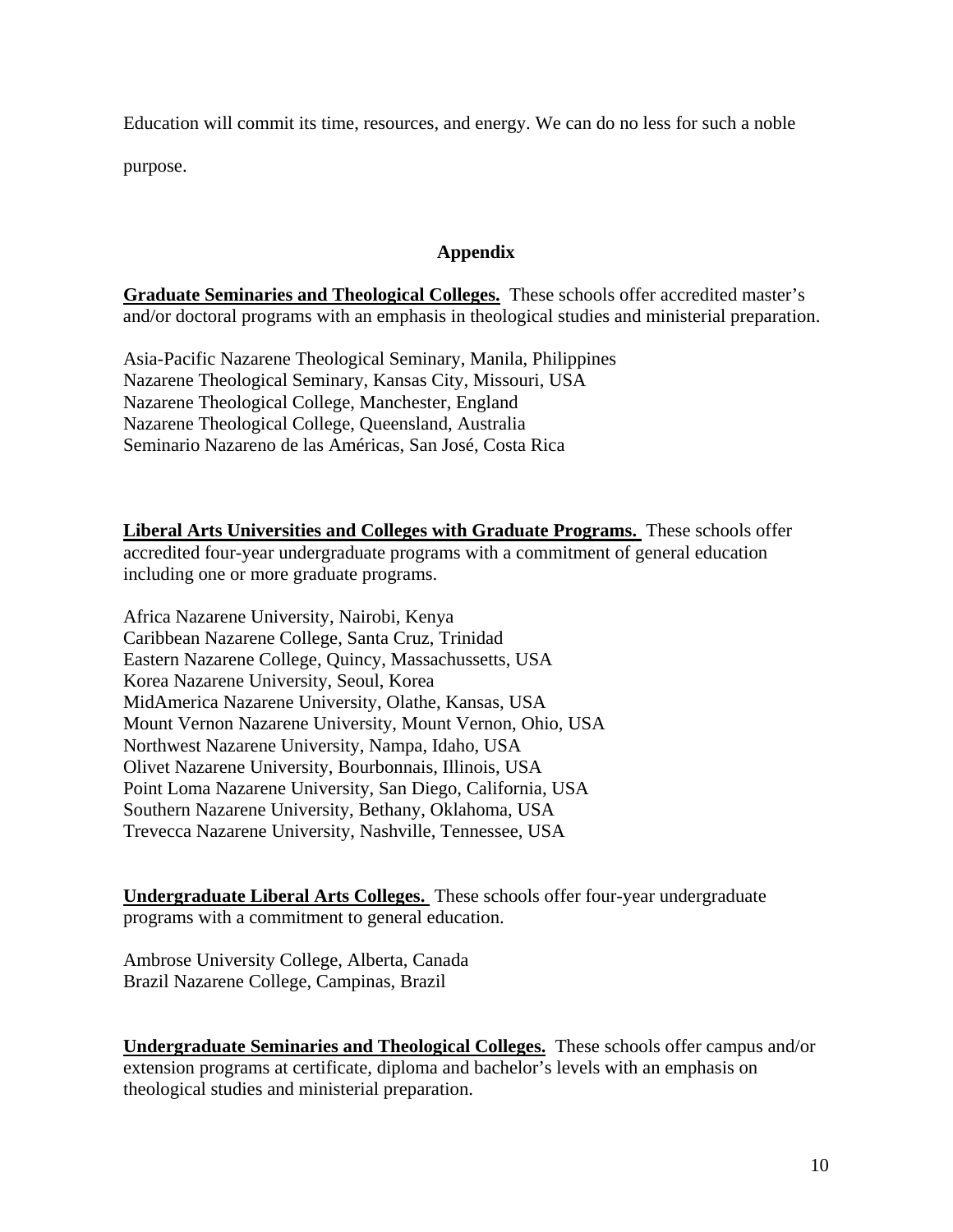European Nazarene College, Busingen, Switzerland Indonesia Nazarene Theological College, Yogyakarta, Indonesia Japan Nazarene Theological Seminary, Tokyo, Japan Luzon Nazarene Bible College, Baguio City, Philippines Melanesia Nazarene Bible College, Mt. Hagen, Papua New Guinea Nazarene Bible College, Colorado Springs, Colorado, USA Nazarene College of Theology, Siteki, Swaziliand Nazarene Theological College, Honeydew, South Africa Seminario Biblico Nazareno, Santiago, Chile Seminario Nazareno del Area Central, La Paz, Bolivia Seminario Nazareno Dominicano, Santo Domingo, Dominican Republic Seminario Nazareno Mexicano, México Seminario Teológico Nazareno, Chiclayo, Peru Seminario Teológico Nazareno Cubano, Ciudad Habana, Cuba Seminario Teológico Nazareno de Guatemala, Guatemala Seminario Teológico Nazareno del Cono Sur, Pilar, Argentina Seminario Teológico Nazareno Do Brasil, Campinas, Brazil Seminario Teológico Nazareno Sudamericano, Quito, Ecuador South Pacific Nazarene Theological College, Suva, Fiji Southeast Asia Nazarene Bible College, Chiang Mai, Thailand Taiwan Nazarene Theological College, Taiwan (inactive) Visayan Nazarene Bible College, Cebu City, Philippines

**Certificate and Diploma Bible College.** These schools offer campus-based and/or distance programs at certificate and/or diploma levels focused on theological studies and ministerial preparation.

Eastern Mediterranean Nazarene Bible College, Sin el Fil, Lebanon Instituto Biblico Nazareno, Amazonas, Peru Instituto Biblico Nazareno, Cobán, Guatemala Nazarene Bible College of East Africa, Nairobi, Kenya Nazarene Theological College of Central Africa, Lilongwe, Malawa Nazarene Theological Institute, ITN/NTI, Equatorial and West Africa Seminaire Theologique Nazareen D'Haiti, Petion-Ville, Haiti Seminario Nazareno de Cabo Verde, Cape Verde Seminário Nazareno de Mozambique, Maputo, Mozambique South Asia Nazarene Bible College, Bangalore, India

**Specialized Training Schools.** These schools offer undergraduate general education programs in specialized professional studies.

Nazarene College of Education, Manzini, Swaziland Nazarene College of Nursing, Mount Hagen, Papua New Guinea